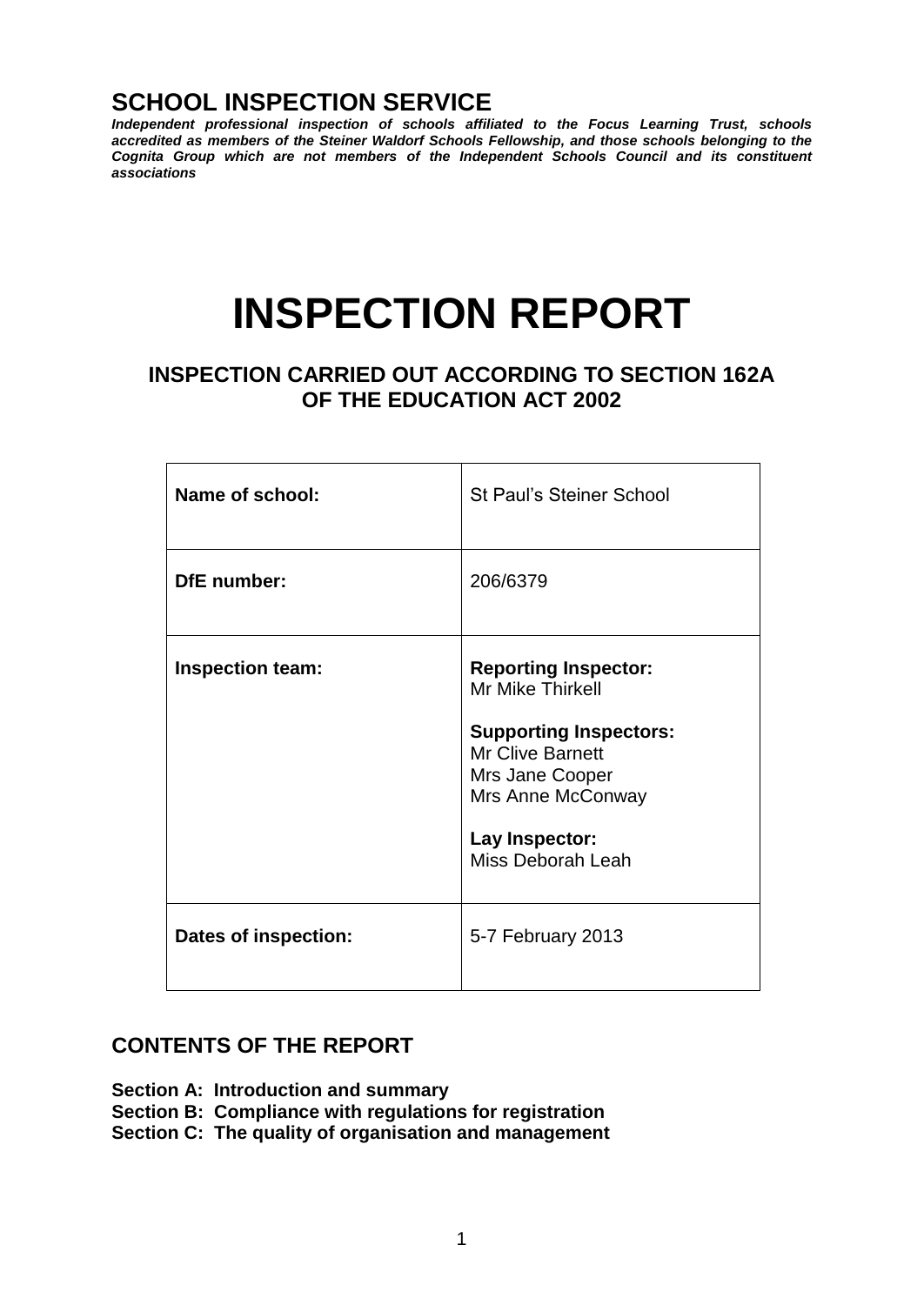# **SCHOOL DETAILS**

| Name of school:                                                  |                                        |                                                           | <b>St Paul's Steiner School</b>                                 |                               |
|------------------------------------------------------------------|----------------------------------------|-----------------------------------------------------------|-----------------------------------------------------------------|-------------------------------|
| Address of school:                                               |                                        |                                                           | 1 St Paul's Road, London, N1 2QH                                |                               |
| Telephone number:                                                |                                        |                                                           | 0207 226 4454                                                   |                               |
| Fax number:                                                      |                                        |                                                           | 0207 226 2062                                                   |                               |
| Email address:                                                   |                                        |                                                           | office@stpaulssteinerschool.org                                 |                               |
| Proprietor:                                                      |                                        |                                                           | St Paul's Project 2                                             |                               |
| Name of Chair of the College of Teachers:                        |                                        |                                                           | Ms Angelita Ravizzoli                                           |                               |
| Name of Chair of the Trustees:                                   |                                        |                                                           | Mr Jacob Tas                                                    |                               |
| Name of Administrator:                                           |                                        |                                                           | Ms Angelita Ravizzoli                                           |                               |
| DfE number:                                                      |                                        |                                                           | 206/6379                                                        |                               |
| Type of school:                                                  |                                        | Independent school associated with the Steiner Fellowship |                                                                 |                               |
| Age range of pupils and students:                                |                                        | $3 - 14$                                                  |                                                                 |                               |
| Gender of pupils:                                                |                                        |                                                           | Male and female                                                 |                               |
| Total number on roll:                                            |                                        | (Full-time)<br>(Part-time)                                | <b>Boys: 57</b><br><b>Boys: 19</b>                              | <b>Girls: 55</b><br>Girls: 20 |
| Number of children under 5:                                      |                                        |                                                           | <b>Boys: 10</b>                                                 | <b>Girls: 16</b>              |
| Number of pupils with statements of<br>special educational need: |                                        |                                                           | Boys: 2                                                         | Girls: 1                      |
| Annual fees:                                                     |                                        | Kindergarten<br>Classes I to VIII                         |                                                                 |                               |
| Type of inspection:                                              | Section 162A of the Education Act 2002 |                                                           |                                                                 |                               |
|                                                                  | Inspection Team: Reporting Inspector:  |                                                           | Mr Mike Thirkell                                                |                               |
|                                                                  |                                        | Supporting Inspectors:                                    | <b>Mr Clive Barnett</b><br>Mrs Jane Cooper<br>Mrs Anne McConway |                               |
|                                                                  |                                        | Lay Inspector:                                            | Miss Deborah Leah                                               |                               |
| Dates of inspection:                                             |                                        | 5-7 February 2013                                         |                                                                 |                               |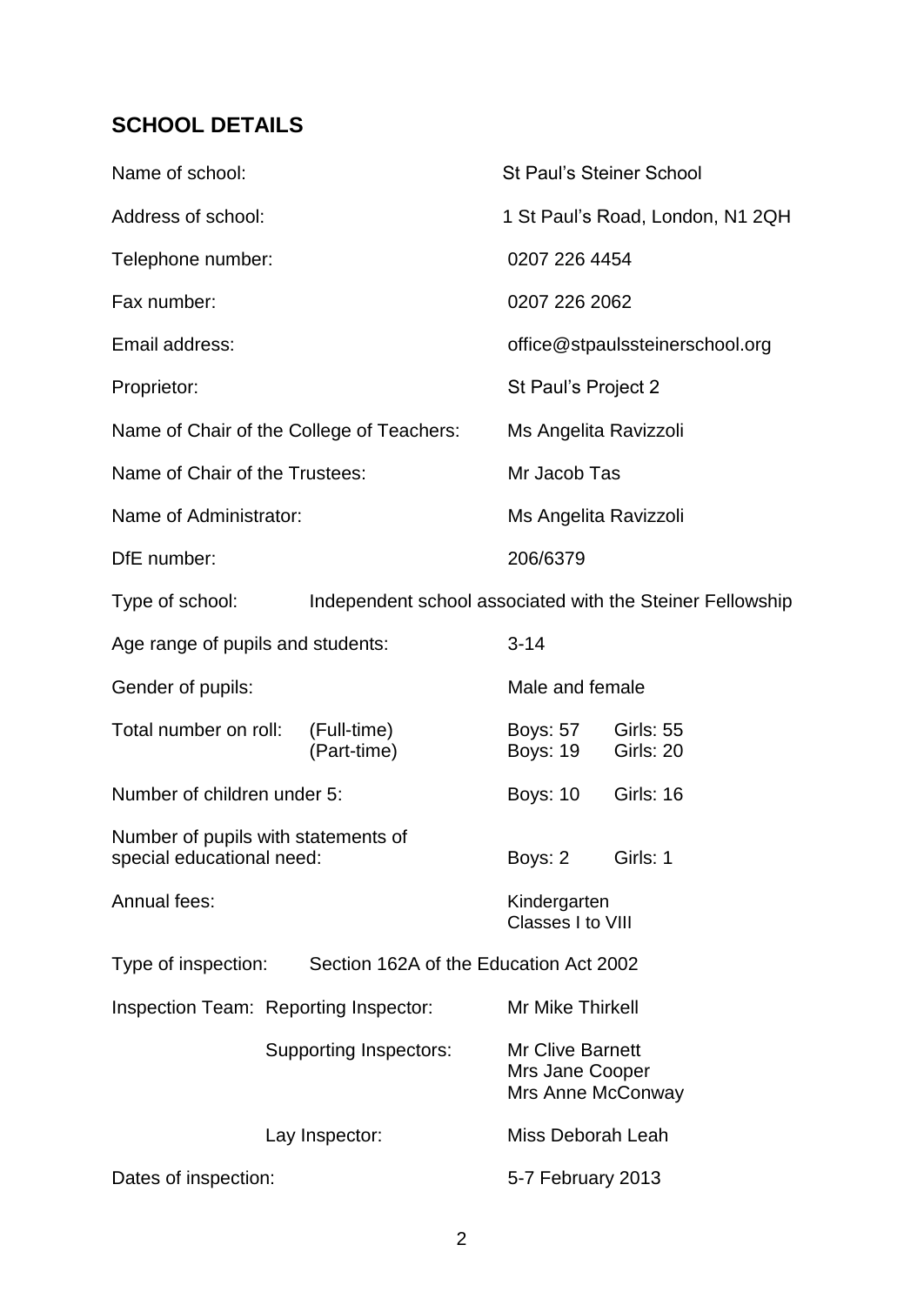# **SECTION A: INTRODUCTION AND SUMMARY**

## **Purpose and scope of the inspection:**

This inspection was carried out by the School Inspection Service in accordance with Section 162(A) (1)(b) of the Education Act 2002, and it follows the inspection framework laid down by the Service and the Steiner Waldorf Schools Fellowship and agreed with the Department for Education (DfE). It was conducted by independent professional inspectors, who looked at all aspects of the school's provision as required by the current regulations. The professional inspectors were accompanied by a trained lay inspector, who looked at agreed aspects of the school's management and ethos and reported on these to the Steiner Waldorf Schools Fellowship. The lay inspector's findings are summarised in Section C of this document, but this section is not a statutory part of the inspection process. Details of the provision for the Kindergarten (Early Years Foundation Stage (EYFS)) are included in Section D.

#### **Information about the school:**

St Paul's Steiner School is an independent school which provides education for boys and girls between the ages of three and fourteen years of age. The school follows the Steiner Waldorf curriculum. Situated in Islington in North London, it has been established for nineteen years in a Grade 2\* nineteenth century former church and adjacent church hall. Pupils' are mainly from the immediate area of North London and the development of the building over a number of years owes much to the hard work and fund raising by their families. The numbers of pupils in the school has continued to increase since the last inspection and there are now a total of 177 attending. Sixty-five pupils are in the Kindergarten, including twenty-six who are under five. A total of fifty-one students are identified by the school as requiring support for varying degrees of special educational need. Three pupils have statements of special educational need. Support is provided currently for six pupils who require support for English as a foreign language. The school aims *'to educate* each child to fulfil his/her potential to be empowered adults with a capacity for *original and informed thought and an articulate feeling life'*; and by *'equipping them both with the tools and confidence to cope with the academic and other challenges of the late teen years, the strength of character, initiative, flexibility and resilience to adapt and respond to the challenges of adult life'.*

The school follows the Steiner Waldorf system for naming classes. The corresponding National Curriculum names for the classes in the school at the time of the inspection are:

| <b>Steiner class</b> |                            |
|----------------------|----------------------------|
| names                | <b>National Curriculum</b> |
| Kindergarten         | Nursery, Year R, Year 1    |
| Class 1              | Year <sub>2</sub>          |
| Class 2              | Year <sub>3</sub>          |
| Class 3              | Year <sub>4</sub>          |
| Class 4              | Year 5                     |
| Class 5              | Year <sub>6</sub>          |
| Class 6              | Year <sub>7</sub>          |
| Class 7              | Year <sub>8</sub>          |
| Class 8              | Year <sub>9</sub>          |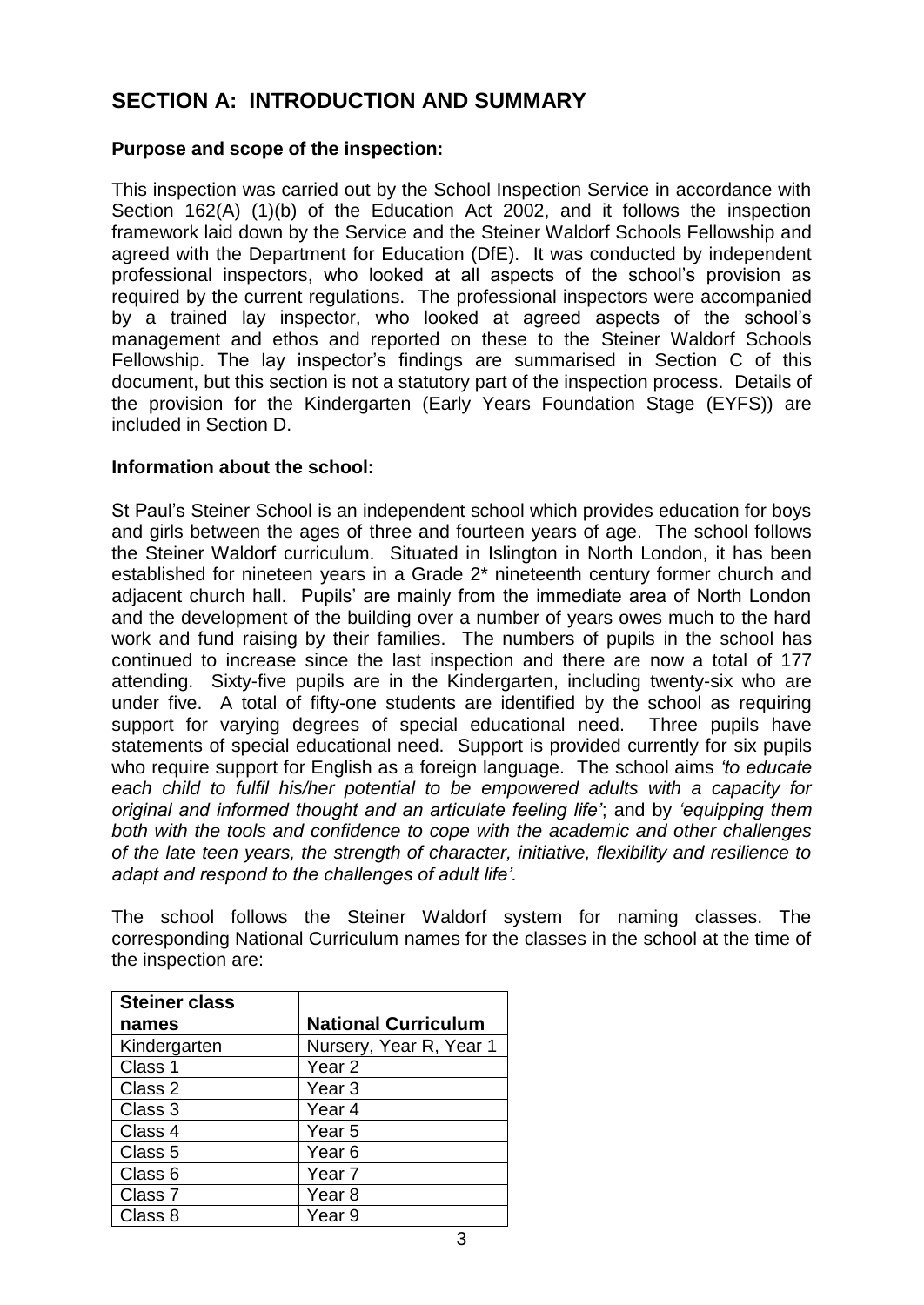## **Summary of main findings:**

St Paul's Steiner School has made further progress since the last inspection by the School Inspection Service in 2009. The school meets its core aims and the number of pupils attending has grown. It benefits from the support of parents and trustees who show strong commitment to the school and to the Steiner goals for education. The quality of education in the main school is good throughout the school, and pupils of all abilities make good progress as they move through the school. The curriculum is good with a number of notably strong features and provides pupils with a rich range of learning experiences. Teaching is good and a significant minority of lessons in the main school are of outstanding quality. Teachers work hard and are committed to supporting pupils' intellectual, as well as personal, development. Pupils recognise the support that they receive from their teachers. Support for pupils with special learning needs is good, although the full-time Special Needs coordinator (SENCO) has not yet been replaced. Provision for pupils' spiritual, moral, social and cultural development is excellent. Behaviour is good, supported by the positive classroom management skills shown by teachers and the calm learning environment typical of most classes. Instances of inappropriate behaviour are rare. Policies and procedures relating to welfare, health and safety are well established and effective. Pupils say that they feel well cared for and matters relating to safeguarding are thoroughly applied. In the Kindergarten the promotion of children's welfare and provision for their personal and emotional development are outstanding. The school meets most of the regulatory requirements.

## **What the school does well:**

- it draws well on the strengths, talents and commitments of the whole school community;
- it encourages independent thought and pupils develop a joy in learning that can be carried forward to later life;
- it provides a structure of regular staff meetings for sharing information which encourages teachers to reflect on their teaching practice; and
- it encourages a close alliance with parents in support of the pupils' education.

## **What the school must do to comply with the regulations:**

 provide suitable changing facilities and showers for pupils aged eleven years and over at the start of the school year who receive physical education on site.

## **What the school must do to comply with the statutory legal requirements for the Early Years Foundation Stage:**

 provide a written summary reporting on each child's progress for the turning five against the early learning goals and the assessment scales;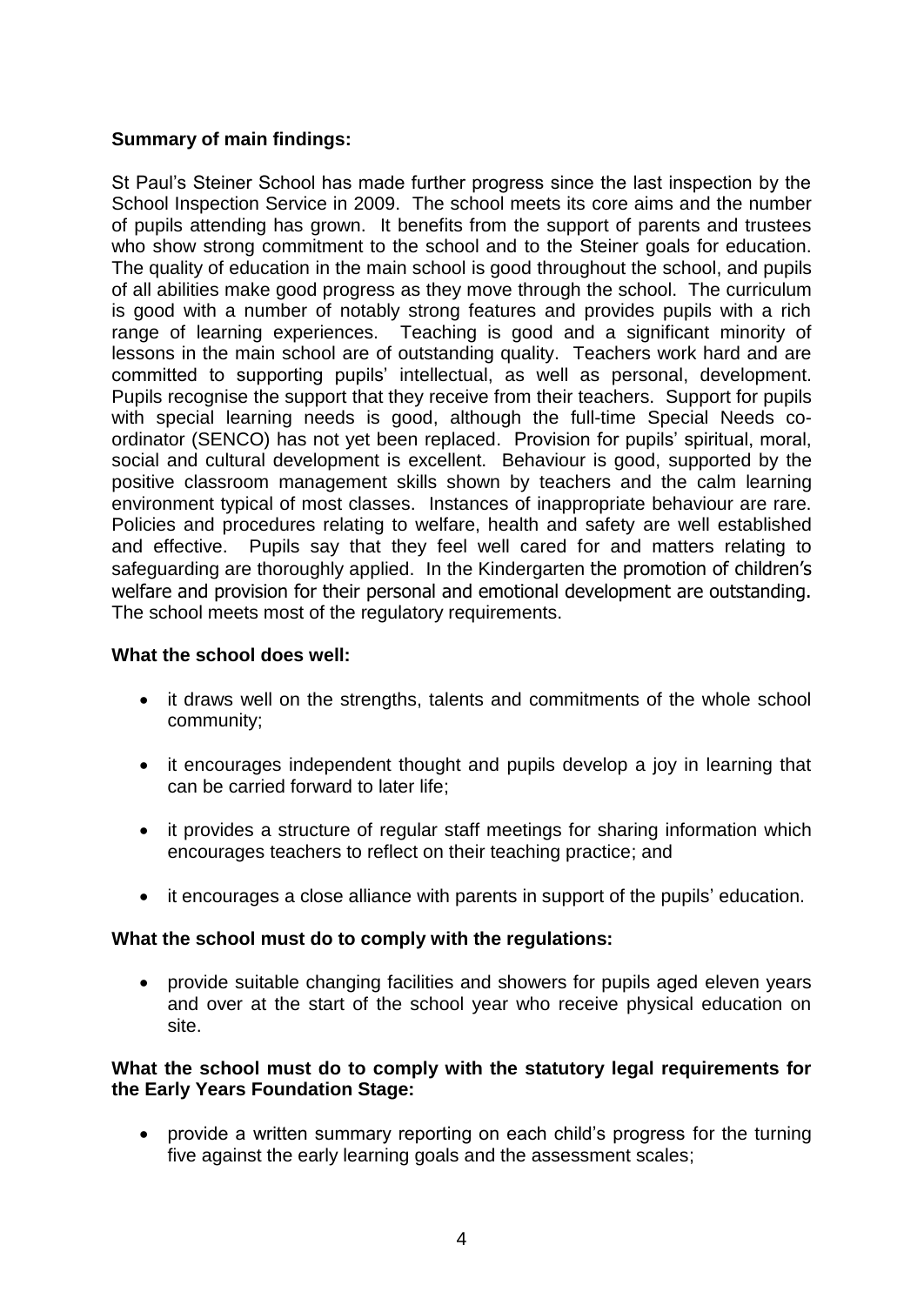- ensure that the appropriate proportion of the staff not having a Level 3 qualification attain a relevant Level 2 qualification; and
- ensure that the number of toilets for children complies with the regulations.

## **Next Steps:**

Whilst not required by the regulations, the school might consider the following points for development:

- develop guidance for increasing the consistency of assessment recording; and
- ensure that annual school reports to parents are clear about what children have achieved specific to each subject or area of learning.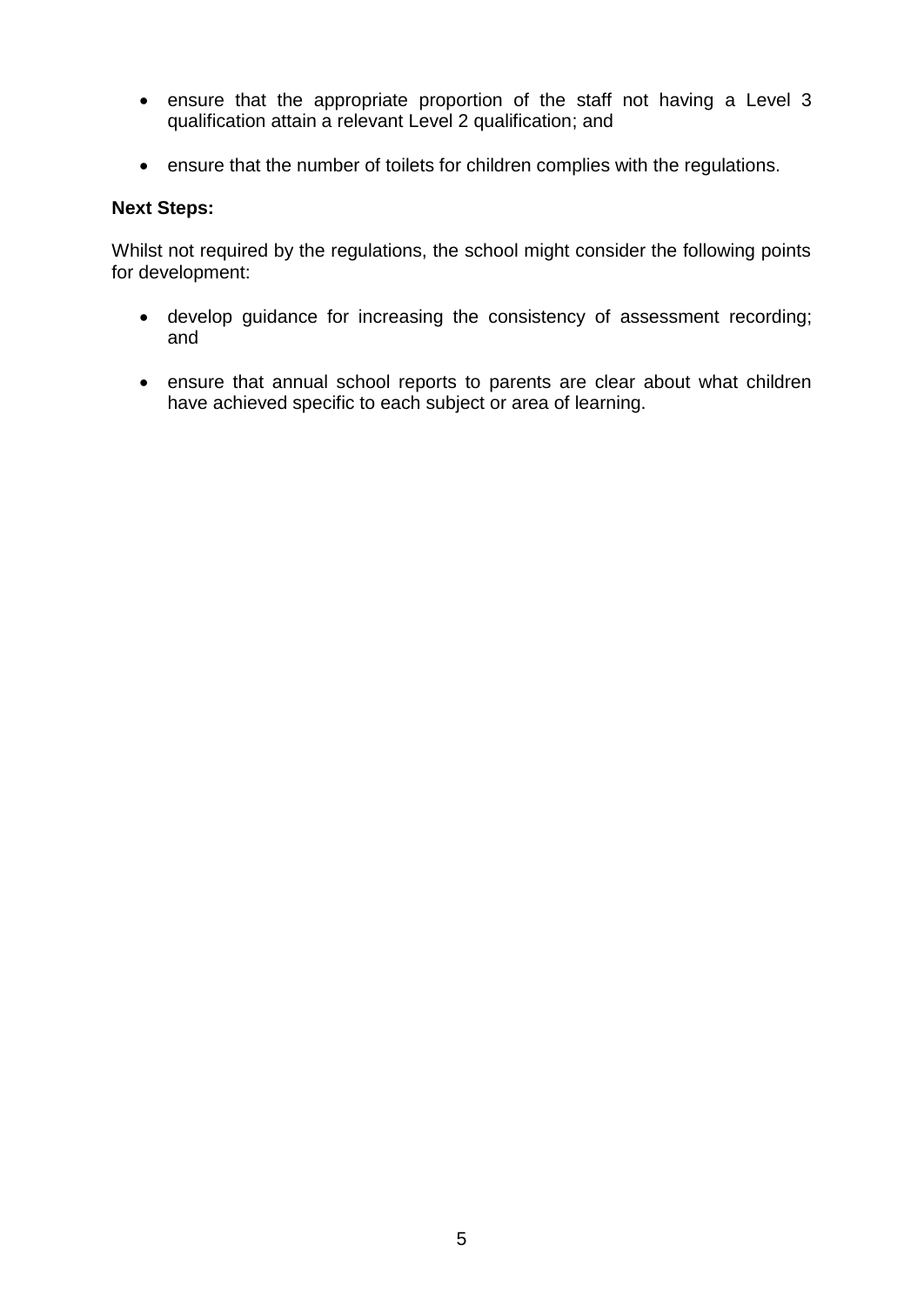## **SECTION B: COMPLIANCE WITH REGULATIONS FOR REGISTRATION**

## **PART 1 - The quality of education provided by the school**

#### **The quality of the curriculum**

The quality of the curriculum is good with notably strong features. It is rooted in Steiner's understanding of child development and responsiveness to individual learning styles. Pupils are afforded excellent opportunities to learn experientially and thus develop both personally and intellectually. By the time they leave, they are imbued with a love of learning and the requisite skills to work independently and to apply knowledge creatively. Good provision in the Kindergarten meets the needs of the range of children below compulsory school age in the context of the Steiner Waldorf curriculum.

The quality of teachers' medium- and long-term lesson planning is excellent and pays very good regard to pupils' interests and needs. Lessons and homework are carefully sequenced to build upon prior learning. In English, Class 8 began their study of Shakespeare's '*As You Like It'* with a consideration of the motivation of the play's leading figures; their discussions then led into a drama session in which they performed lines by each of the characters. This will build into a performance for pupils and parents at the school and at other Steiner schools; at the same time, the pupils' understanding of the characters in the play was deepened and enriched.

Provision for pupils' aesthetic and creative development is outstanding. All pupils study a broad range of topics led by their class teacher in the Main Lesson, which is the lynchpin of the curriculum and provides the theme for much of the work undertaken in the coming month. These themes are developed in supplementary lessons in literacy and numeracy and are interwoven throughout the rest of the curriculum. The theme of a Class 1 Main Lesson about numerical processes was picked up in a physical education lesson in which pupils had to solve mathematical problems in a game of 'Cranes and Crows'. Particular emphasis is placed on developing speaking and listening skills, and on finding links between subjects. In their Main Lesson, Class 5 followed a theme on Egyptian mythology which saw the pupils work collaboratively to produce brightly coloured and intricate mandalas and then listen attentively to a story about an Egyptian deity. In the same lesson, pupils were encouraged to make links between the beliefs of the Ancient Egyptians and their earlier work on the Hindu religion.

The development of pupils' understanding of personal and social issues is excellent. The opportunities to learn about such matters together with pupils' involvement in the local community are outstanding. These include a programme of visiting speakers, and meeting with an MP at the Houses of Parliament, a trip to the local town hall and work with community groups such as the elderly. A strong emphasis is placed upon promoting pupils' physical education. Whilst facilities for games at school are limited, good use is made of the church hall for eurythmy (a characteristic aspect of the Steiner curriculum which is an artistic form of movement which encourages and develops spatial awareness) and local amenities for swimming, gymnastics, rock climbing and sailing. Pupils are encouraged to eat a healthy diet and get enough sleep, and the school works with parents to ensure that this happens. The school's personal, social and health education (PSHE) programme has relationships as a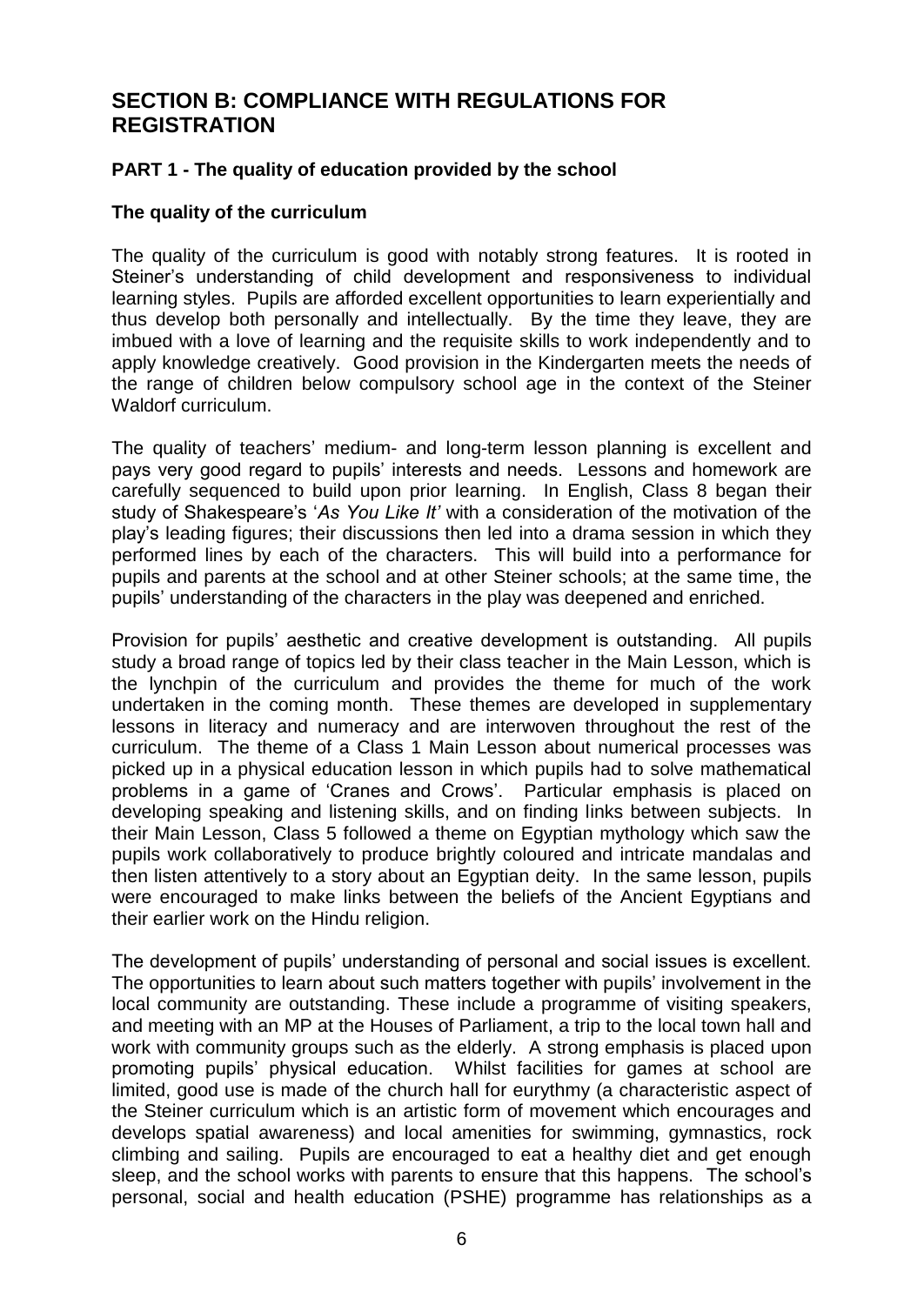central theme and includes topics on sexual health, personal hygiene, drug misuse, stranger danger, safe travelling and e-safety.

The development of pupils' understanding of science and technology is good. Elements of both are included in the Main Lesson. Pupils are introduced to an appreciation of natural history and botany at an early age through, for example, their regular trips to Hampstead Heath. Astronomy and physics, chemistry, anatomy and zoology are introduced in subsequent years. Pupils study handwork and woodwork throughout the school but, in general, opportunities for the development of pupils' technological knowledge are limited by the school's resources and facilities.

Careers advice is good. Class teachers are responsible for providing advice about the schools that pupils might go on to, starting with an identification of pupils' particular interests and strengths. They make home visits to ensure that parents understand the advice that their child is being given. Visiting speakers are invited to talk about their chosen career path. The Class 8 project affords an opportunity for older pupils to explore careers options and to gain some experience of the world of work. The class teacher is the main point of contact for pupils. In addition, the school provides specialist teaching in French, German, handwork and woodwork, eurhythmy, games and gymnastics swimming, music and gardening; from Class 6 pupils also receive specialist teaching in mathematics.

Provision for supporting pupils with special educational needs (SEN), able, gifted and talented pupils or those with English as an additional language (EAL) is good. Plans for its further development are central to the school's strategic planning. The school recently employed an external consultant to audit its SEN provision which has led to staff training and on-going teacher support. Currently, there is no SENCO (special needs co-ordinator) in post but plans are in hand to fill the position with someone conversant with the Steiner approach. In the absence of the SENCO, the commitment of the rest of the staff has helped to fill the vacuum and ensure that the progress of these pupils has not been impaired. The school works closely with parents to hold regular and helpful reviews of the progress of SEN pupils. The individual education plans for pupils with a statement of educational needs and others requiring additional support are well drafted with clear strategies for application in the classroom. In general, teachers and learning assistants collaborate well together and give careful consideration to identifying suitable resources; however, lesson planning to provide differentiated tasks appropriate to SEN pupils' individual needs is occasionally given insufficient thought. One-to-one lessons in literacy and numeracy are led by the learning support teacher and the school now also employs a specialist EAL teacher and an art therapist.

The development of the outdoor curriculum is another strategic priority. The school believes that it is essential for its pupils to learn about traditional crafts such as weaving, iron working and clay modelling. A farm visit is a well-established part of the Class 3 curriculum and gardening was introduced in Class 5 this year. Such activities supplement very well a rich and varied extra-curricular programme which includes numerous trips and visits at home and abroad, lunch clubs, music and drama productions in school, and involvement in local and international inter-schools competitions, such as the British Council's project to build an environmentallyfriendly car which has seen the school reach the finals in Rotterdam.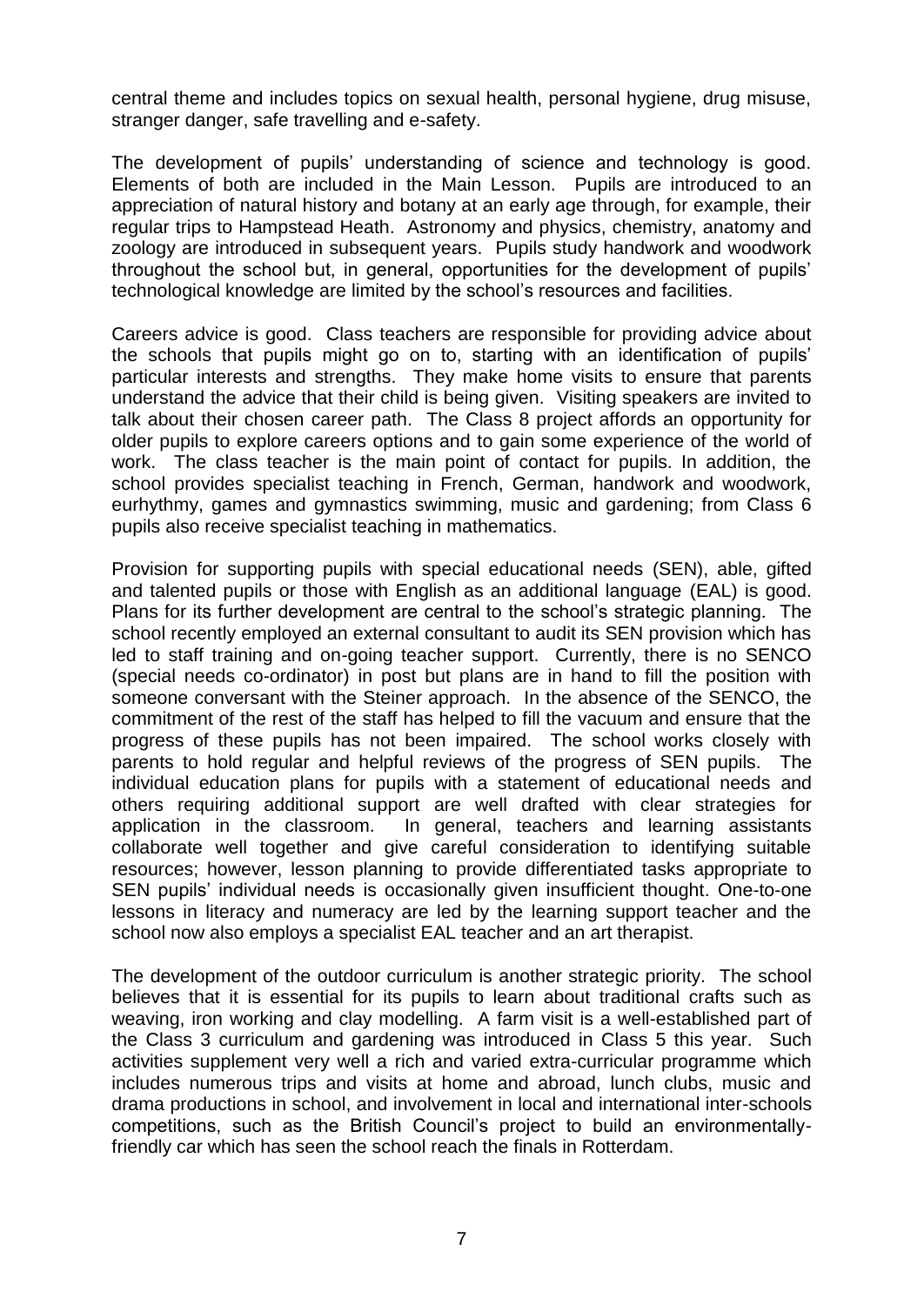## **The quality of teaching and assessment**

The quality of teaching and assessment is good. A significant minority of lessons are of outstanding quality and no lessons seen were less than satisfactory. This represents improvement since the last inspection. Systems for staff mentoring and sharing information between staff are good and reflect good Steiner practice, supported by strategically planned opportunities for further professional development. Lessons are usually conducted in a calm learning atmosphere and the response of pupils to their teachers, and to learning opportunities, is rarely less than good and most frequently excellent throughout the school. The overall good quality of teaching and high expectations that are set for what pupils can achieve in most lessons supports the good progress that pupils make in Classes 1 to 8.

Lessons are well planned to ensure good levels of challenge to pupils and to encourage them to apply intellectual, physical and creative effort and to show interest in their work. Where planning is best there is a clear structure for learning, which includes, for example in a Class 3 mathematics lesson, review of previous work and a clear progression of activities designed to support the needs of all pupils. Frequent opportunities for pupils to make decisions and to think independently are features of most lessons. This is implemented through the careful use of questioning, the participation of pupils in group activities and, wherever possible, individuals taking a lead role in the learning activity. Teachers encourage all pupils in their class to be involved in whole activities or discussions. Planning overall reflects teachers' good knowledge of their pupils and their specific learning needs, although on occasion intellectual challenge was not sufficient for individual pupils, for example the most able. Attention to differentiation is generally reflected well in teachers' lesson planning including, in some instances, strategies for dealing with individual pupil's personal needs, and the responses show great sensitivity. The good quality of planning reflects the very regular formal opportunities teachers have to discuss the personal as well as intellectual needs of pupils. These meetings are frequent and ensure a good flow of information about pupils' needs among teachers. Overall, teachers have a good knowledge of the subjects they teach, as well as understanding of the Steiner philosophy. This in most cases ensures good pace and the smooth progress of learning. Sufficient resources are available to support learning although, on occasions, these were not sufficient to enliven and extend learning further, for example in science.

Relationships between teachers and their pupils are excellent. Teachers show commitment to pupils' intellectual and personal development, and pupils recognise the support that their teachers provide. They say that they have frequent opportunities to talk to their teachers about their work, and that support is always available should they not understand something. Lessons are often planned to provide such opportunities. Strong emphasis is placed on encouraging pupils to express their views and teachers listen carefully to what their pupils have to say. Pupils confirm that they feel valued. Pupils are taught to be reflective, to listen to their teachers carefully and to follow instructions. For example, in an effective eurythmy lesson in Class 4, pupils were respectful of the rules of movement, of each other and their teacher. Teachers' classroom management skills are good and in consequence behaviour in classrooms is usually good. In the best lessons the pace of learning supports excellent behaviour.

The school has a framework for assessment and pupils confirm that their work is regularly and carefully marked. The excellent relationships that exist between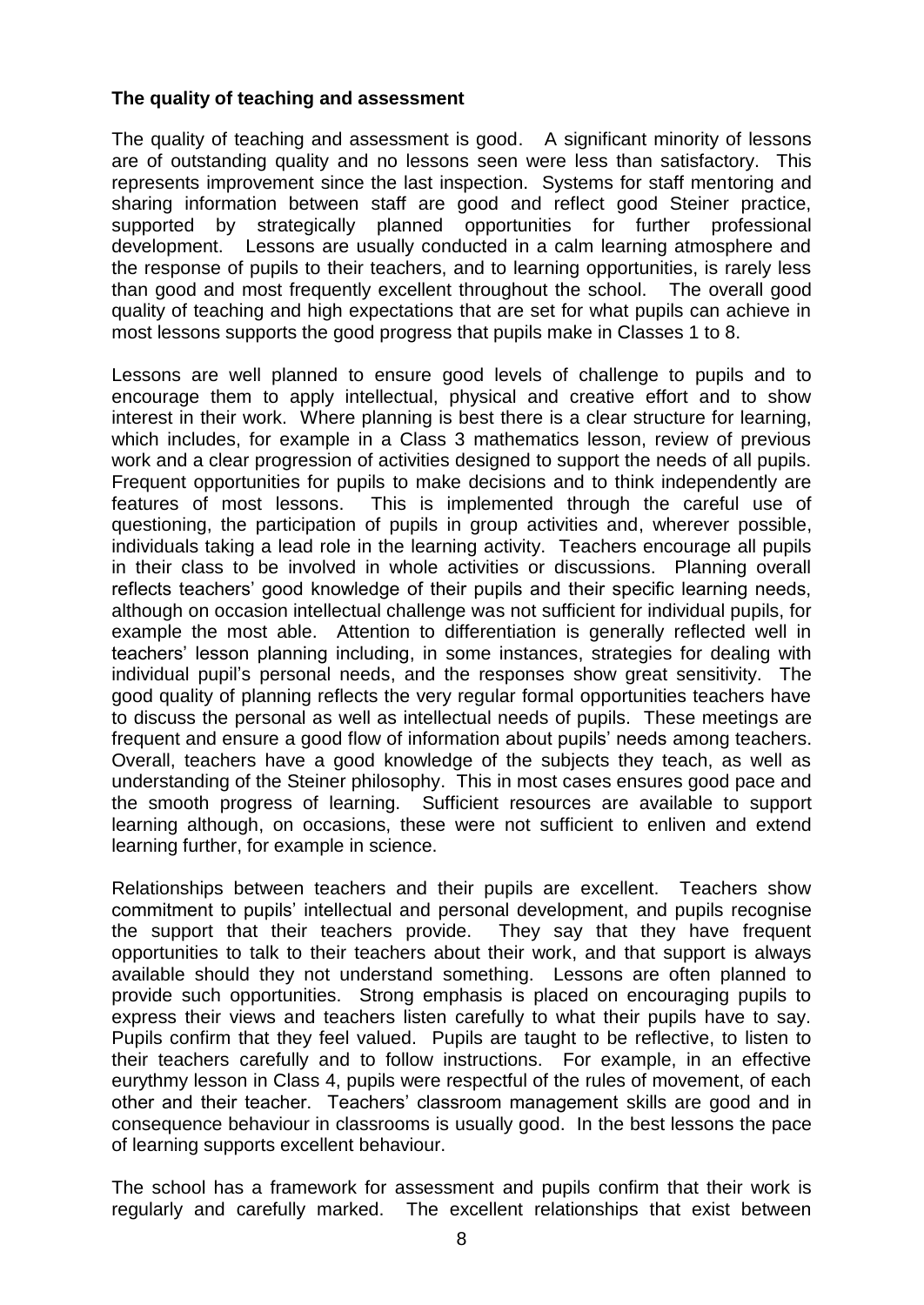teachers and their pupils and the overall small size of most classes provide considerable support for the effectiveness of this process. Where classes are larger, for example in Class 5, effective organisation of lessons ensured that pupils of different abilities received thoughtful guidance about their progress and how to improve their work. The monitoring of pupils' progress is supported by regular tests, for example at the end of each block of work completed in Main Lessons. Teachers keep individual records of pupils' progress in their subject areas, although the form of these records varies considerably. Records relate to aspects of personal as well as academic progress. Annual screening tests, taken in Classes 2, 4, 6 and 8, including for literacy and numeracy, provide teachers with an additional useful measure of pupils' progress as well as physical development. Strategies for monitoring progress recognise importantly the different forms of assessments required by pupils at different stages of development.

The school's expectations with respect to assessment are supported in the school by an assessment policy and some outline school guidance, as well as reference to Steiner guidance material. However, the school is aware of the need for greater consistency in recording assessments between teachers. Individual teachers are given the responsibility to undertake the review of their own class's progress, but the school's own guidance lacks sufficient detail with respect to methods to be used to assess each stage of a pupils' development. The school is aware that these areas require strengthening, and development has begun, including seeking ways to utilise computer software for central records. Annual reports to parents which reflect teachers' assessments of pupils' progress sometimes are less detailed about what has been achieved specific to the subject or area of learning.

#### *Does the school meet the requirements for registration? Yes*

## **PART 2 - The spiritual, moral, social and cultural development of pupils**

The provision for pupils' spiritual, moral, social and cultural development is an outstanding feature of the school. This is particularly evident in its impact on pupils who, by the time they leave, have grown into independent, confident and articulate young people who are well able to think independently, are considerate and helpful to others, and have a well-developed sense of responsibility to both their local and wider communities and to the environment. Pupils of all ages report that they enjoy their education, appreciate their teachers and value their friendships. Relationships in the school are excellent. Attendance is good and pupils are generally enthusiastic and well engaged in their lessons. They behave with respect. Through regular opportunities for reflection and discussion, the school helps pupils to establish successfully their own moral compass and find their place in the world. They also learn to understand the difficulties faced by others in their school and wider communities and to appreciate the importance of patience and kindness.

A particularly strong feature of the school's provision is the emphasis on project work. From an early age, the pupils learn to show initiative, develop imagination, creativity and sustained independent research skills, culminating in an ability to produce a clear and confident presentation. The high level of challenge provided by the main collaborative projects such as the annual play, the Eco-Marathon and the Wild Green Schools competition, have provided memorable experiences from which the pupils say they have drawn confidence and learnt to accept responsibility for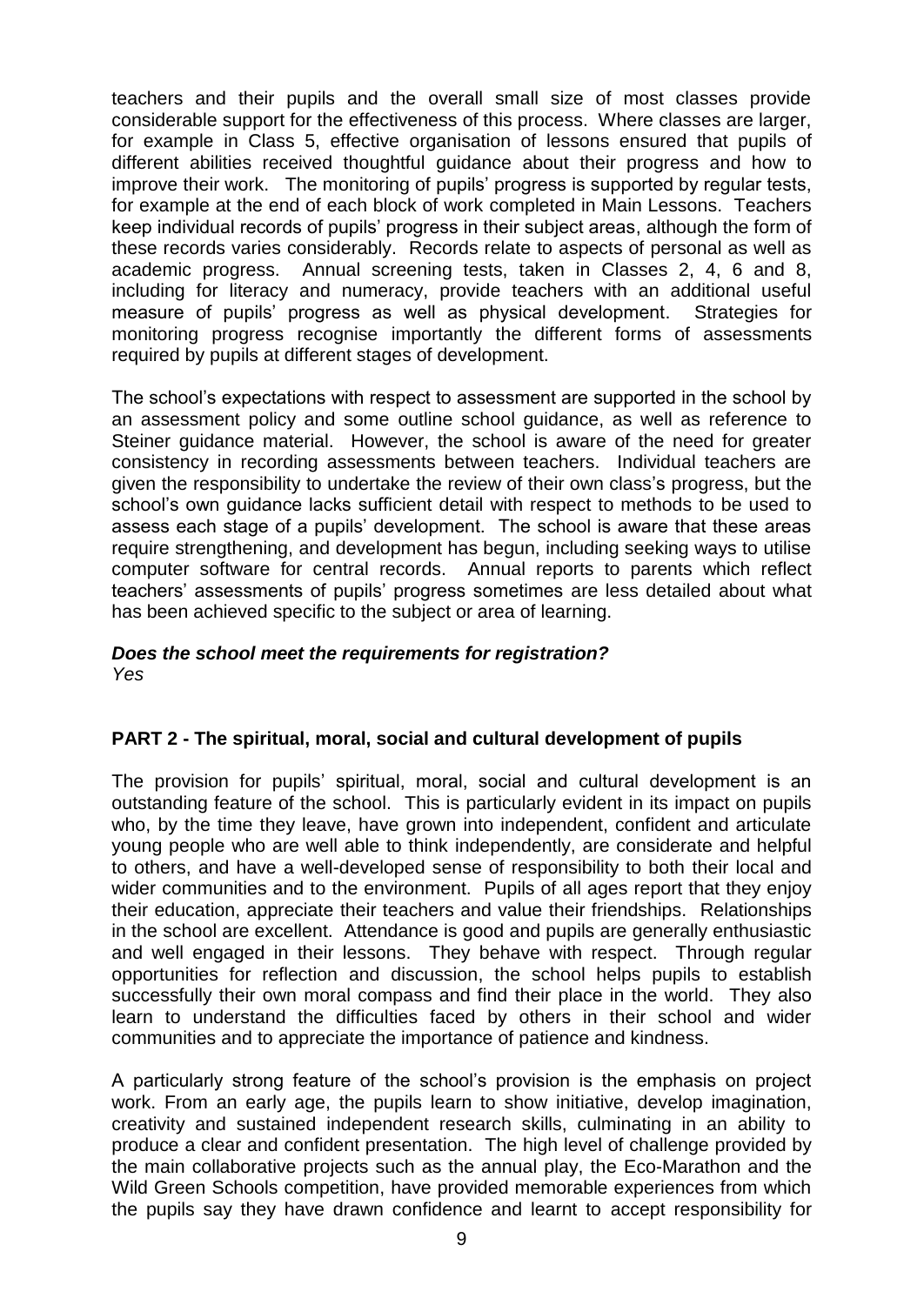organising aspects for these events. They make substantial contributions to the local environment and wider community, for example the 'big all-school clean' at Michaelmas is an activity involving the whole school community which has an excellent benefit for all. This helps children understand the value of order and cleanliness. Pupils develop excellent social, team-working and leadership skills through working together and helping one another. By using the school's own multicultural community and wider London society, teachers give pupils excellent opportunities to learn about and appreciate and respect the history, culture, heritage and beliefs of others and other times. Recent projects on Japanese writing and Egyptian history are just two examples where cultural understanding has been successfully promoted.

Excellent use is made of local resources to help pupils understand how a modern democratic society functions. This starts at an early age with visits from people who help, such as the local police and fire officers, and continues with visits by pupils to the local council and to the Houses of Parliament. Older pupils participate readily in debates on topical themes. This activity ensures that they are exposed to a range of viewpoints and enables them over time to establish their own opinions and sustain a logical and coherent argument in defence of them. The church nave is let on a regular basis for community events in the evenings and at weekends. The school operates a clear policy for lettings to ensure the protection of its pupils.

# *Does the school meet the requirements for registration?*

*Yes*

## **PART 3 - The welfare, health and safety of pupils**

The school's provision for the welfare, health and safety of its pupils is outstanding. Pupils say that they enjoy school and the friendships that they make. They appreciate the staff's care and concern for them together with their overall approachability. They feel safe in school and know to whom they would turn if they were worried about something. The range, clarity and detail of the school's policies covering all aspects of pupils' welfare, health and safety are outstanding. Health and safety policies are regularly reviewed by the responsible member of staff, the College of Teachers and the trustees, most recently in the light of the latest equalities legislation. The teachers are currently revising the anti-bullying policy to take greater account of cyber bullying and a parents' evening on this issue has been held.

The school retains an independent health and safety adviser who undertakes an annual audit of the school's buildings and who also contributes to the training of staff and trustees. Care is taken to ensure the safety of all electrical equipment and the outcome of regular fire drills is recorded meticulously. Particular care is taken over assessing risks; assessments of routine activities are recorded and regularly reviewed. The risk assessment of more hazardous or exceptional activities such as school visits overseas is considered by the trustees and staff's health and safety committee which meets monthly. Its authorisation is required before all such visits are allowed to take place. The school has a written First Aid policy. Staff responsible for First Aid are appropriately qualified and understand the scope of their duties. The staff's responsibilities for child protection are clearly articulated in the child protection policy; all receive regular training, most recently in 2012. Both the designated child protection officer and her deputy have been trained to an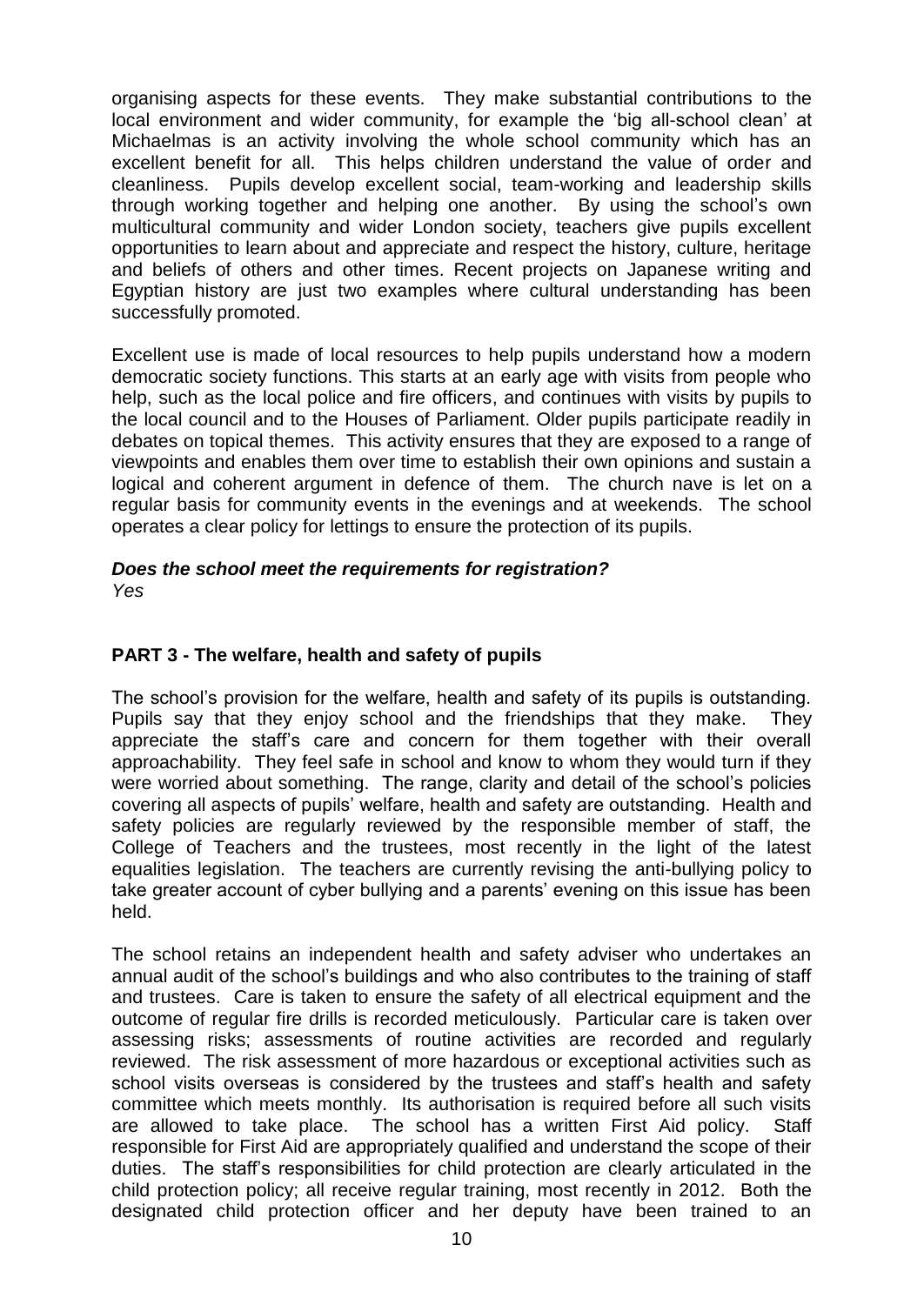appropriate level, as has a member of staff with regard to safer recruitment. Pupils are made aware of the identity of independent adults who will listen to their concerns and information about Child Line is readily available.

The policies promoting good behaviour and preventing bullying are clear; both include a statement about the school's commitment to promoting the welfare of pupils and outline the sanctions to be applied in the case of misdemeanours. Pupils feel that generally behaviour has improved over the last three years. The few incidents of misbehaviour or bullying that occur are effectively dealt with and recorded appropriately. Some older pupils feel that teachers do not always apply behaviour policies consistently for more minor matters. The school is aware of this and is currently formulating a matrix of consequences for poor behaviour as a means of achieving greater consistency in this area. Staff, often supported by parent volunteers, are deployed effectively in supervising pupils when on site or when involved in off-site activities, such as walking to or from the local gymnasium. When accidents occur they are recorded in detail and care is taken to learn the appropriate lessons. The school's admissions register and all attendance registers are complete and up-to-date. Pupils are also encouraged to adopt healthy lifestyles consistent with Steiner principles; a culture of respect for oneself and for others pervades the school's curriculum and ethos.

## *Does the school meet the requirements for registration?*

*Yes*

## **PART 4 - Suitability of the staff, supply staff and proprietors**

The school's procedures for checking the suitability of all proprietors and staff comply fully with the regulations. Appropriate files are maintained carefully of the checks completed and the required details maintained in a register.

## *Does the school meet the requirements for registration?*

*Yes*

## **PART 5 - Suitability of the premises and accommodation**

Located in a former church and Grade 2\* listed building, the school's accommodation is a delightfully quirky warren of classrooms on three floors. The conversion from church to school has been the work of an intensely committed whole school community and has been of improvement constantly over nineteen years. Issues raised by the last inspection concerning ventilation and the improvement of facilities for sick pupils have been duly rectified. However, the school does not currently meet all of the new requirements of the standards.

Each classroom is different and special and each provides a suitable and pleasant learning environment which is appropriately lit, ventilated and heated. All classrooms have a sink which also gives pupils access to drinking water; some have small kitchenettes and a WC for the sole use of the pupils. This, together with the other WC provision, meets the regulatory requirements. The former nave and the on-site church hall provide useful teaching spaces for drama, music, eurythmy and games, but the absence of specialist rooms and facilities for examples for science, restricts the range of experimental work that pupils can do. A small outdoor space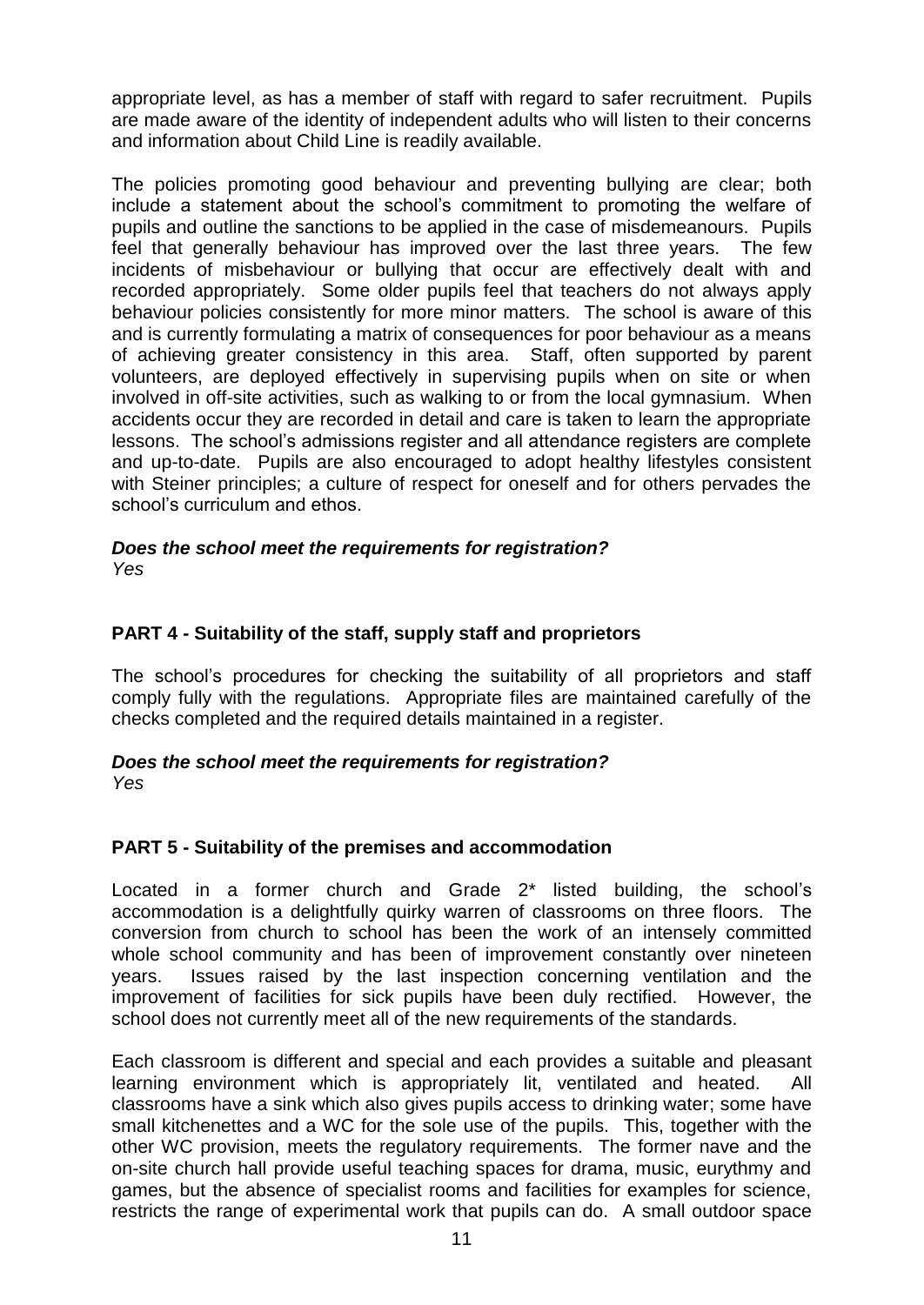surrounds the school with a separate area for the kindergarten children. The school makes creative use of these outdoor spaces for both learning and play, including the adjacent St Pauls Green, to which the Steiner community has contributed planting and landscaping improvements. The school uses local resources well to augment its curriculum for swimming, gymnastics and sports. However, where physical education is provided in school there are no suitable changing and showering facilities for children aged eleven years and over.

## *Does the school meet the requirements for registration?*

*The school meets most but not all of the requirements.*

## *What does the school need to do in order to comply with the regulations?*

*In order to comply with the Independent Schools' Standards Regulations 2003 the school should:*

 provide suitable changing facilities and showers for pupils aged eleven years and over at the start of the school year who receive physical education on site (paragraph 23A(1)(c).

## **PART 6 - The quality of information for parents**

The school provides a wide range of information to parents and prospective parents. The prospectus is colourful and attractive and sums up the school's ethos and curriculum aims with quotations from Rudolf Steiner, as well as from parents and pupils. The parents' handbook is informative and updated annually through e-mail and hard copies available from the school reception. The handbook includes helpful descriptions of key Steiner Waldorf subjects, a clear account of the school's management structure and objectives, financial details, as well as the practical arrangements in respect to the children. Its tone is welcoming, while it makes clear and explicit what the school expects from parents in order that each child may benefit fully from the education offered.

The fortnightly newsletter is concise, yet wide-ranging. Besides dates and events, it includes introductions to new trustees, invitations to parents to comment on possible new developments, celebrations of pupils' work, and recent news from the Steiner Waldorf Schools Fellowship (SWSF) such as EYFS exemptions. It is supplemented helpfully by postings on notice boards. The school's website posts the required policies, including in relation to admissions, anti-bullying strategies, cyber bullying, behaviour and discipline, complaints, support for EAL, health and safety, assessment and SEN.

Class parents' evenings each term provide a regular forum for discussions and parents questions. In addition, teachers encourage individual consultations with parents to talk about each pupil's progress. Home visits are made by all class teachers, which build positive relationships with parents. Parents receive an annual written report on their child's learning which describe their child's intellectual and personal development and engagement with the curriculum. A majority of parents express their warm appreciation of the school and gratitude for the education received by their children.

#### *Does the school meet the requirements for registration? Yes*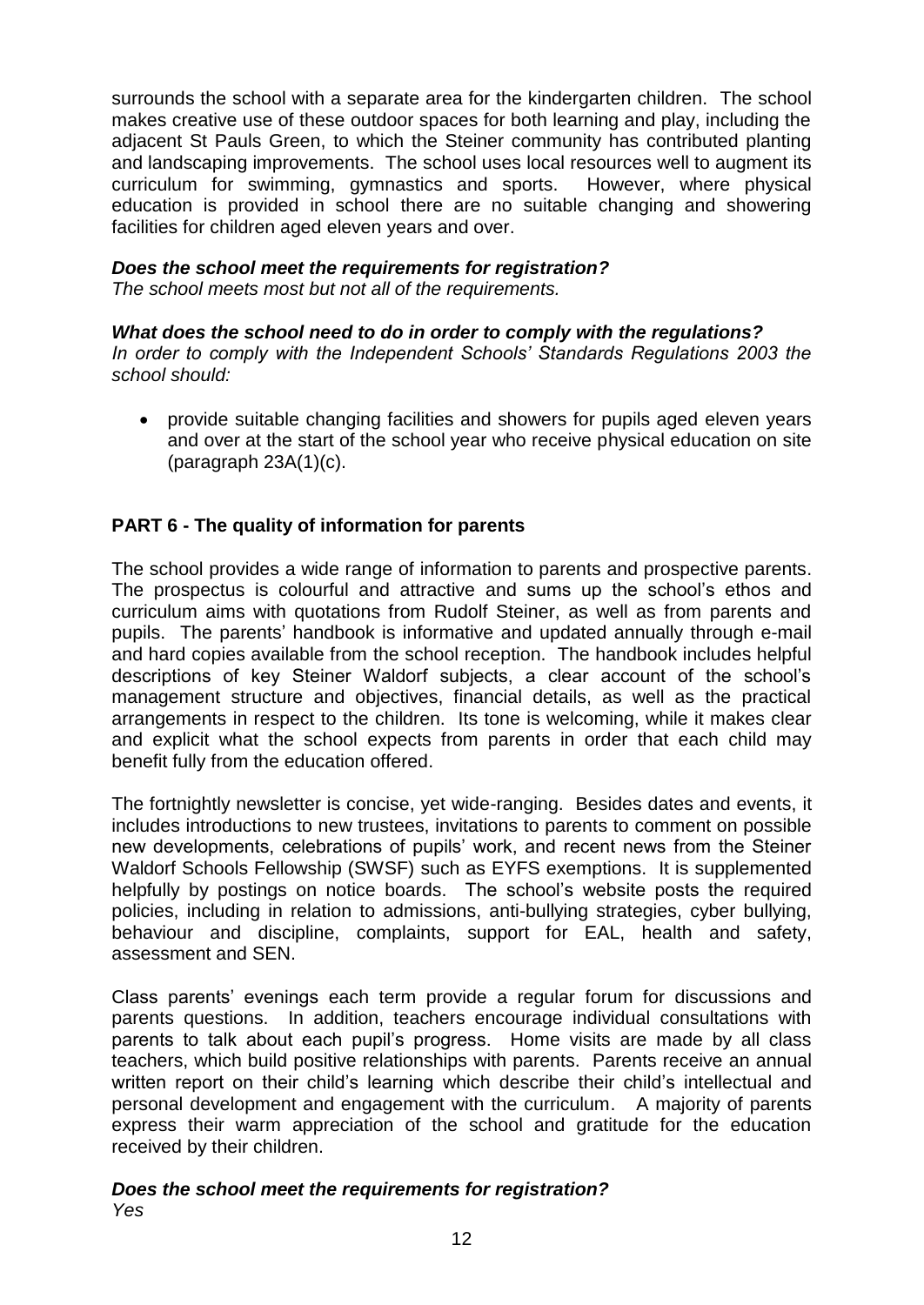## **PART 7 - The effectiveness of the school's complaints procedure**

The school has a comprehensive policy and procedure for dealing with concerns and complaints. Records show that one formal complaint was received in the past twelve months, which was resolved without recourse to a panel.

# *Does the school meet the requirements for registration?*

*Yes*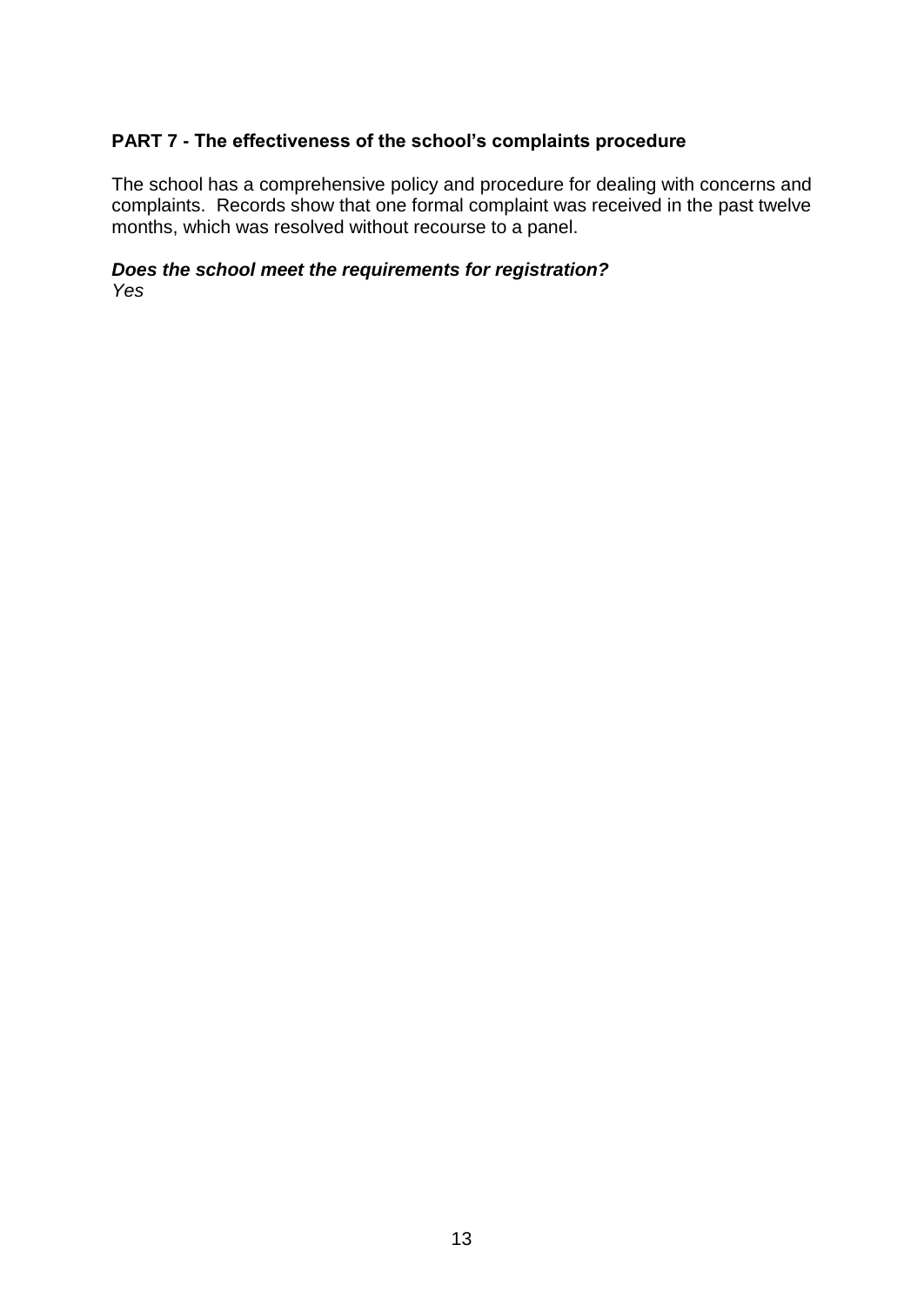## **SECTION C: ORGANISATION AND MANAGEMENT, AND MAINTENANCE OF THE ETHOS OF THE SCHOOL**

*This section is not a requirement of the Education Act 2002. The business organisation and management of the school were inspected by the Lay Inspector, who has written this section of the report.*

#### **The quality of the organisation and management of the school**

St Paul's is very well organised and managed. Creative team working and immense good will are apparent throughout the school, both in its management and the quality of the building restorations. Workdays regularly attract over forty volunteers, who do necessary maintenance and deep cleaning. The Council of Trustees of St Paul's Steiner School carries overall responsibility for health and safety, legality and finance in the school; trustees are elected by members of the association at an annual general meeting. Leadership and management of pedagogical matters are delegated to the College of Teachers. Responsibility for day-to-day administration of non-pedagogical issues is devolved to mandate holders and the Resources Management Group (RMG). Trustees have a clear, written job description.

The Trustees and College hold regular joint meetings. They show commitment, and actively share their areas of professional expertise in practical and helpful ways. They assume individual governance responsibility for areas such as premises, pedagogy, finance and human resources. One trustee has recently attended informative courses on the implementation of the Equalities Act 2012 and on Steiner Waldorf School Leadership. Legal advice is sought by trustees from outside professionals to check the school's compliance concerning SEN and related procedures. The ethos of the school is upheld principally by the teachers, who study the principles of Steiner Waldorf education and practice. This happens through their regular meetings. Trustees, staff and parents also support the school's aims and ethos through their understanding of St Paul's as a whole community where each individual has a valued part to play. Seasonal festivals, celebrated together, enrich the sense of belonging, through joyful celebrations. A long-standing member of staff remarked that *St Paul's seems to evoke in parents the most extraordinary passion*.

Communication among the many meetings works well. Clear minutes are kept, and actions are delegated and followed up effectively. Individual mandate holders are entrusted with all decision making, once they have carried out a thorough consultation process. Colleagues commented that they had never felt ignored before a decision was taken and implemented. Candid feedback is given to mandate holders and prospective ones as to their suitability for particular responsibilities. The school management feels that clarity of responsibility and decision making has enhanced positive working relationships. This builds mutual cooperation among adults and strengthens the feelings of security and care experienced by the children. A chair of one of the teachers' meetings commented: *The advantage is that it's very collegial; perhaps we are getting to Steiner's vision of what a College of Teachers is about*.

St Paul's strives to be a constructively, self-critical organisation. An increasing strength of St Paul's is the rigour with which evaluations are carried out. Those holding responsibility can and do challenge proposals if they do not appear to be in the children's best interest; the completion and checking of thorough risk assessments has exemplified this. Class teachers receive documented feedback from their termly parents' evenings, which includes suggestions for future helpful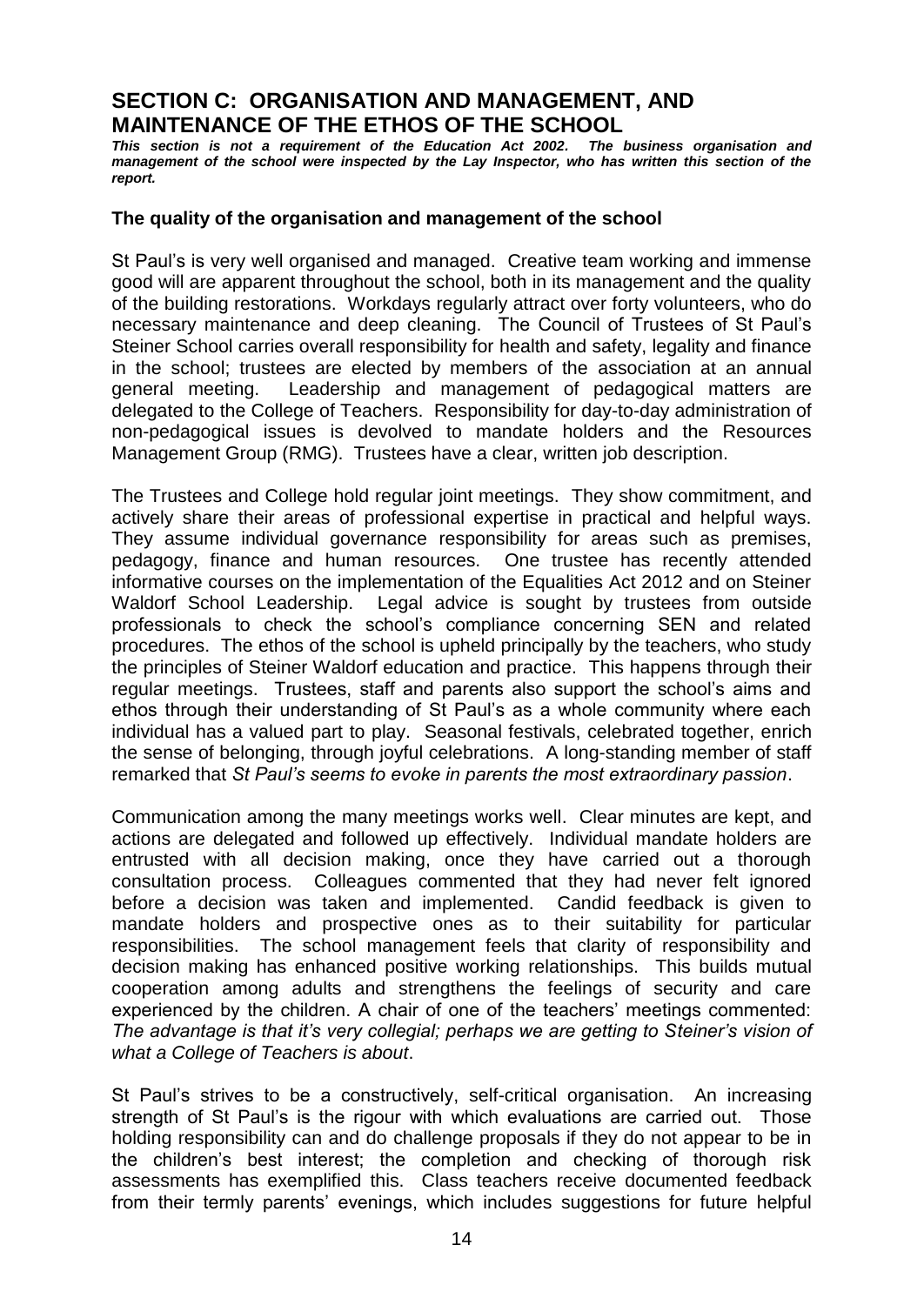topics. Responses are collated across all classes and shared with the College of Teachers. The school is seeking to appoint a new Education Support Coordinator, who will support the work of the College mandate holders and assist with mentoring, staff appraisals and continuing professional development.

Finances have significantly improved in recent years, helped by determined debt eradication, and continued fund-raising events using the architectural assets of St Paul's. The Nave Project now advertises itself as a possible wedding venue. Parents contribute to community supported fee concessions and give much practical help and time to the school. St Paul's aspires to become a full member of the Steiner Waldorf Schools Fellowship, and to this end most policies and practices have been carefully reviewed. The teachers are now confident that they achieve the level of good practice delineated in the Steiner Waldorf Schools Fellowship Code of Practice. Much of the evidence gathered during the inspection supports this judgment.

## *Could the organisation and management of the school be improved?*

The trustees might like to take into consideration the following suggestion as to where specific improvements could be made:

 maintain their good practice of reviewing key policies regularly, with advice, where appropriate, from professional experts. The school might consider sharing this knowledge with sister schools in the Steiner Waldorf movement, and continue working towards full membership of the Steiner Waldorf Schools Fellowship.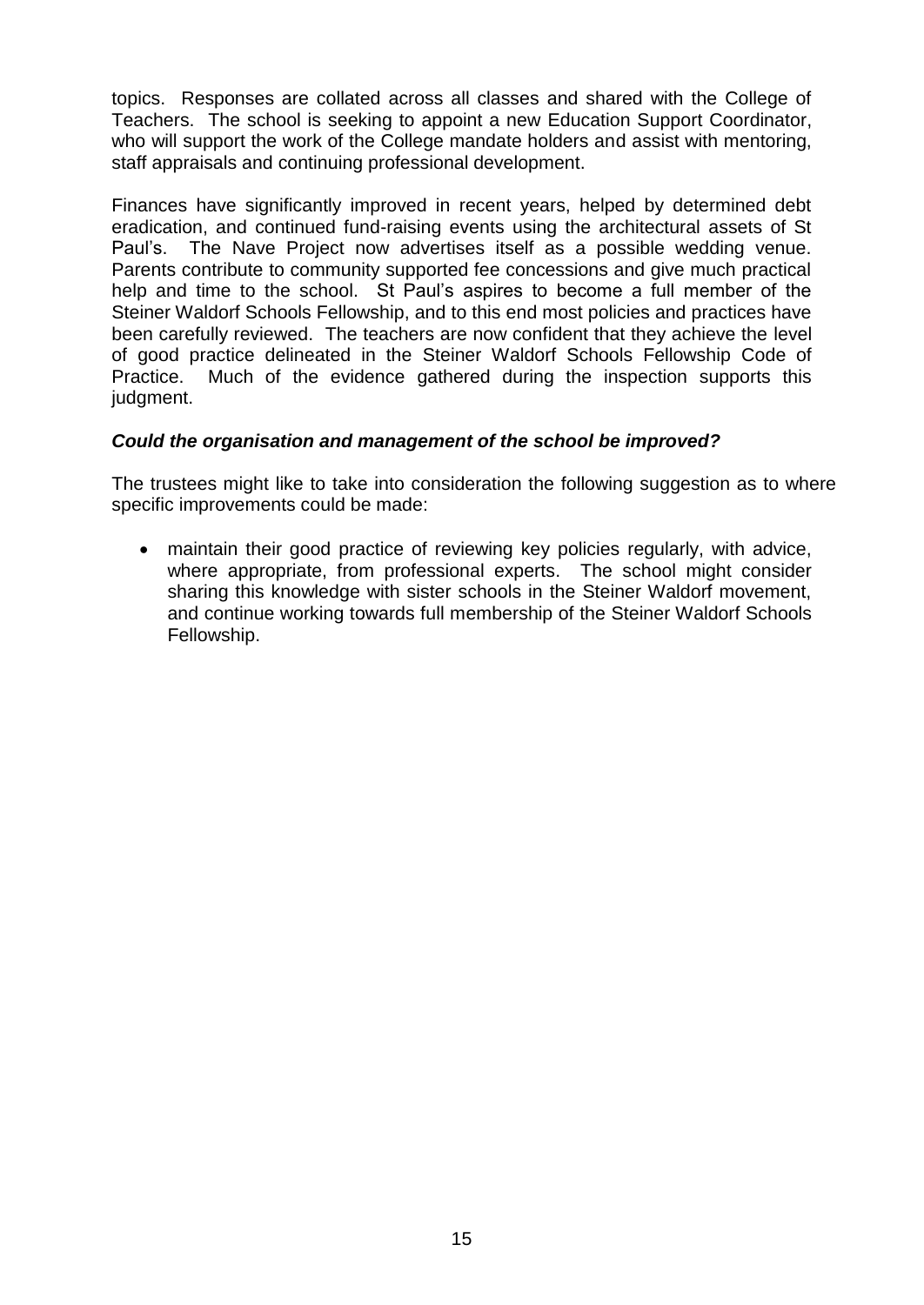# **SECTION D: EARLY YEARS FOUNDATION STAGE**

## **The overall quality and standards of the early years' provision**

The overall quality of the early years' provision is good in all four Kindergarten classes. Each class contains the full age range from three to six years. Some aspects, such as the promotion of children's welfare and provision for their personal and emotional development are outstanding. All children receive a high standard of care from dedicated staff to enable them to feel safe and secure. Children quickly become familiar with daily routines, are confident and readily engage in conversation and singing or spontaneously initiating their own play. Written reports have been sent out to the parents of five-year-old children. The content of these reports does not reflect progress against the Early Learning Goals. The EYFS five-year-old profile scores were shared verbally in individual meetings with parents. Due to expansion of the provision, they have been unable to keep pace with the need for further qualified staff and an extra toilet. There is the capacity to sustain continuous improvement.

#### **How well the early years' provision meets the needs of the range of children who attend**

The setting makes good provision in meeting the needs of the range of children who attend the school. In the context of the Steiner Waldorf curriculum, most children reach expected levels of development. In accordance with this approach, several exemptions and the modifications to the EYFS have been granted. These include complete exemption from the whole literacy educational programme and modifications to communication and language, physical development, mathematics, understanding the world, and expressive arts and design. Children with EAL and SEN receive support from staff, who work very well with parents and professionals to provide an effective learning environment. The communication and language skills of the children are developed through expressing themselves and listening to daily story times, where they are able to recall and recreate the story with others, as well as during creative play where they interact, negotiate and take turns, and the seasonal songs and verses of the ringtime. The care and attention given to their personal, social and emotional development endows children with the confidence to initiate conversation. Children are acquiring practical skills during their play where careful movement and fine dexterity are required to be ready for the next stages in their learning.

An emphasis on imitation and play encourages children to make choices and to engage actively in purposeful tasks such as table setting, wool washing, seedgrinding, weaving, soup-making and baking. A good range of natural materials are available to the children, which they effectively use in their creative play. Regular observation is recorded for the Steiner Waldorf Profile of the child, but these are not sufficiently closely linked to the goals for EYFS. Effective support is provided, where needed, for those with EAL or SEN. In addition to the regular meetings with parents, additional meetings are arranged if requested by parents with each child's key person.

## **The contribution of the early years' provision to children's well-being**

Provision for the children's well-being is good. Children show respect for themselves, others and the environment. They display happiness as they play co-operatively with